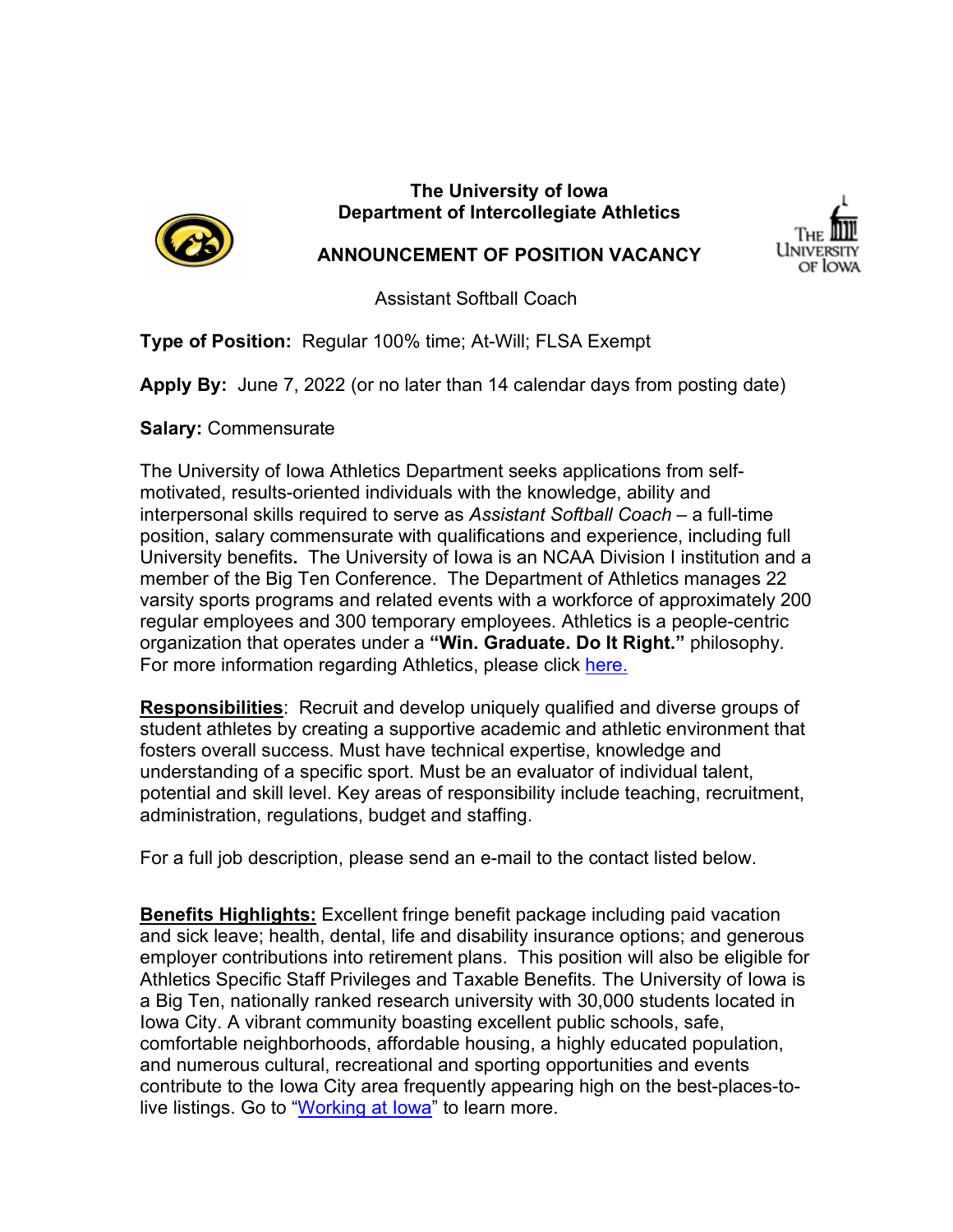## **Required Qualifications**:

- Bachelor's degree (or international equivalent).
- Minimum 3 years successful coaching experience at the NCAA level or 10 years successful head coaching experience at junior college and/or high school level or combination.
- Working knowledge of and ability to:
	- o Utilize basic office productivity software such as Microsoft Office;
	- o Demonstrate excellent verbal and written communication skills as well as effectively communicate with and successfully recruit national caliber student-athletes;
	- $\circ$  Work constructively and collaboratively with individuals of diverse backgrounds.
- A valid U.S. driver's license and the ability to meet University of lowa [Driving Policy](https://opsmanual.uiowa.edu/administrative-financial-and-facilities-policies/fleet-services/university-driving-policy) standards.

## **Desirable Qualifications:**

- Proven ability to successfully identify and accurately assess the talent of softball athletes.
- Knowledge of and commitment to comply with NCAA rules and regulations.
- Experience with hitting and infield position coaching.
- Demonstrates extensive proficiency and ability to:
	- o Utilize a video analysis system;
	- o Encourage and motivate student-athletes through effective analysis, feedback and use of effective diagnostic/coaching techniques;
	- o Maintain productive, long-term relationships with staff, students, coaches of prospects, and patrons.
- Basic knowledge and understanding of the professionalism and intensity necessary to successfully contribute to a Division I athletics program.

# **Position and Application Details**:

Visit our website at [https://jobs.uiowa.](https://jobs.uiowa/)edu and search for keyword "Assistant Coach". Only applications submitted at [https://jobs.uiowa.edu](https://jobs.uiowa.edu/) will be accepted.

In order to be considered for an interview, applicants must upload the following documents and mark them as a "Relevant File" to the submission:

- Resume
- Cover Letter

Job openings are posted for a minimum of 14 calendar days and may be removed from posting and filled any time after the original posting period has ended.